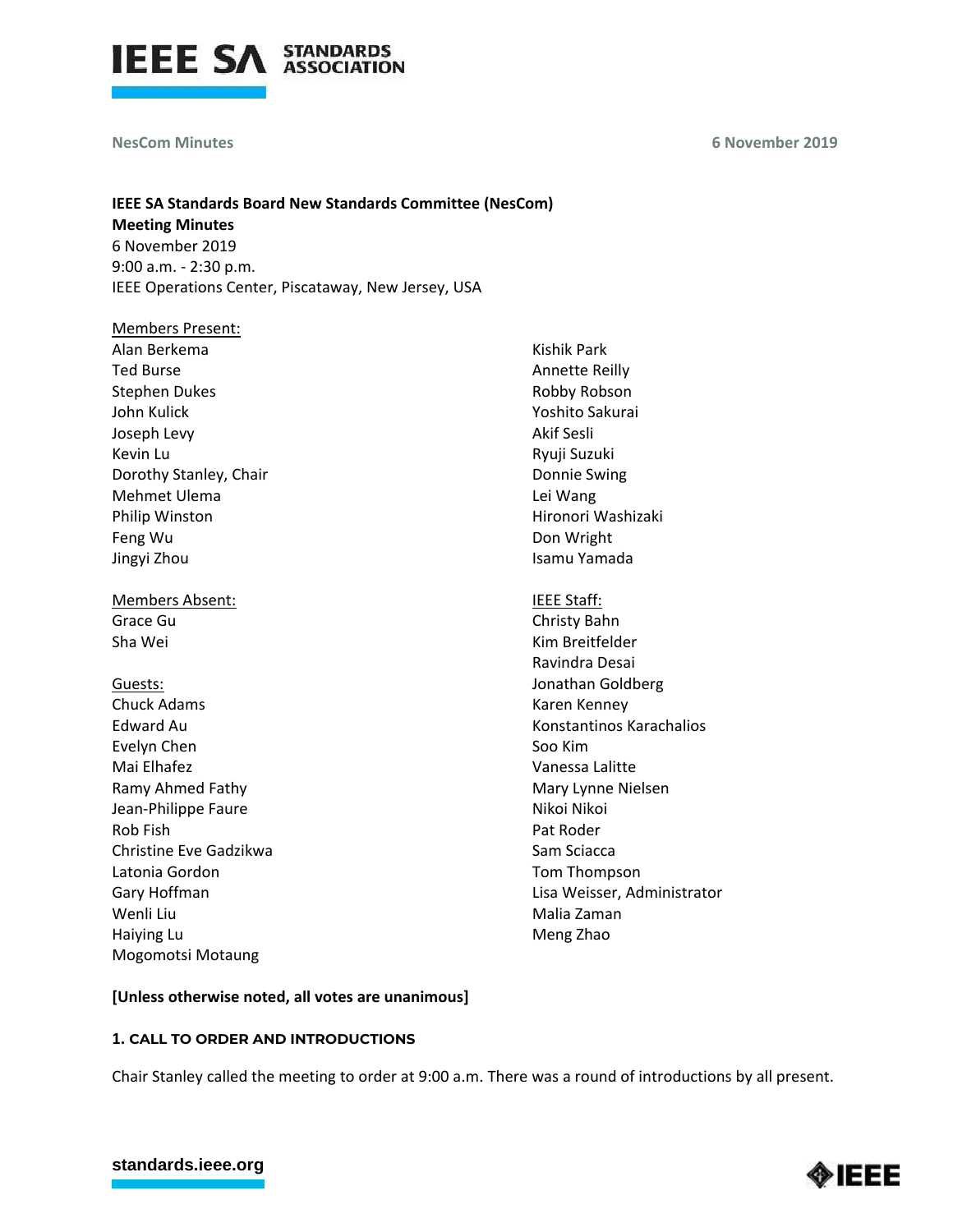# **2. REVIEW AND APPROVAL OF THE AGENDA**

The agenda was reviewed and Chair Stanley asked if there were any changes to be made. There were none.

**A motion was made to approve the 6 November 2019 NesCom meeting agenda, including all items on the consent agenda. The motion was unanimously approved.**

**2.1 Consent Agenda**

## **2.1.1 Withdrawal Requests**

IEEE Computer Society/Cloud Computing Standards Committee

#### **P2303**

Standard for Adaptive Management of Cloud Computing Environments **Recommendation: Approve PAR withdrawal**

#### IEEE Industry Applications Society/Industrial & Commercial Power Systems

#### **P3005.7**

Recommended Practice for the Application of Metering for Energy Management of Industrial and Commercial Power Systems **Recommendation: Approve PAR withdrawal**

IEEE Instrumentation and Measurement Society/TC4 - High Frequency Measurement

# **P287.1**

Standard for Precision Coaxial Connectors at RF, Microwave and Millimeter-wave Frequencies **Recommendation: Approve PAR withdrawal**

#### IEEE-SASB Coordinating Committees/SCC39 - International Committee on Electromagnetic Safety

#### **P62209-3**

Human exposure to radio frequency fields from hand-held and body-mounted wireless communication devices - Human models, instrumentation, and procedures - Part 3: Vector probe systems (Frequency range of 100 MHz to 6 GHz)

**Recommendation: Approve PAR withdrawal**

#### **2.1.2 PARs to be Administratively Withdrawn**

**P2200** (C/MSC) Standard Protocol for Stream Management in Media Client Devices (Revision PAR)

**P1760** (C/S2ESC) Information Technology Service Measures and Service Level Agreements (New PAR)

**P1912** (COM/EdgeCloud-SC) Standard for Privacy and Security Architecture for Consumer Wireless Devices (New PAR)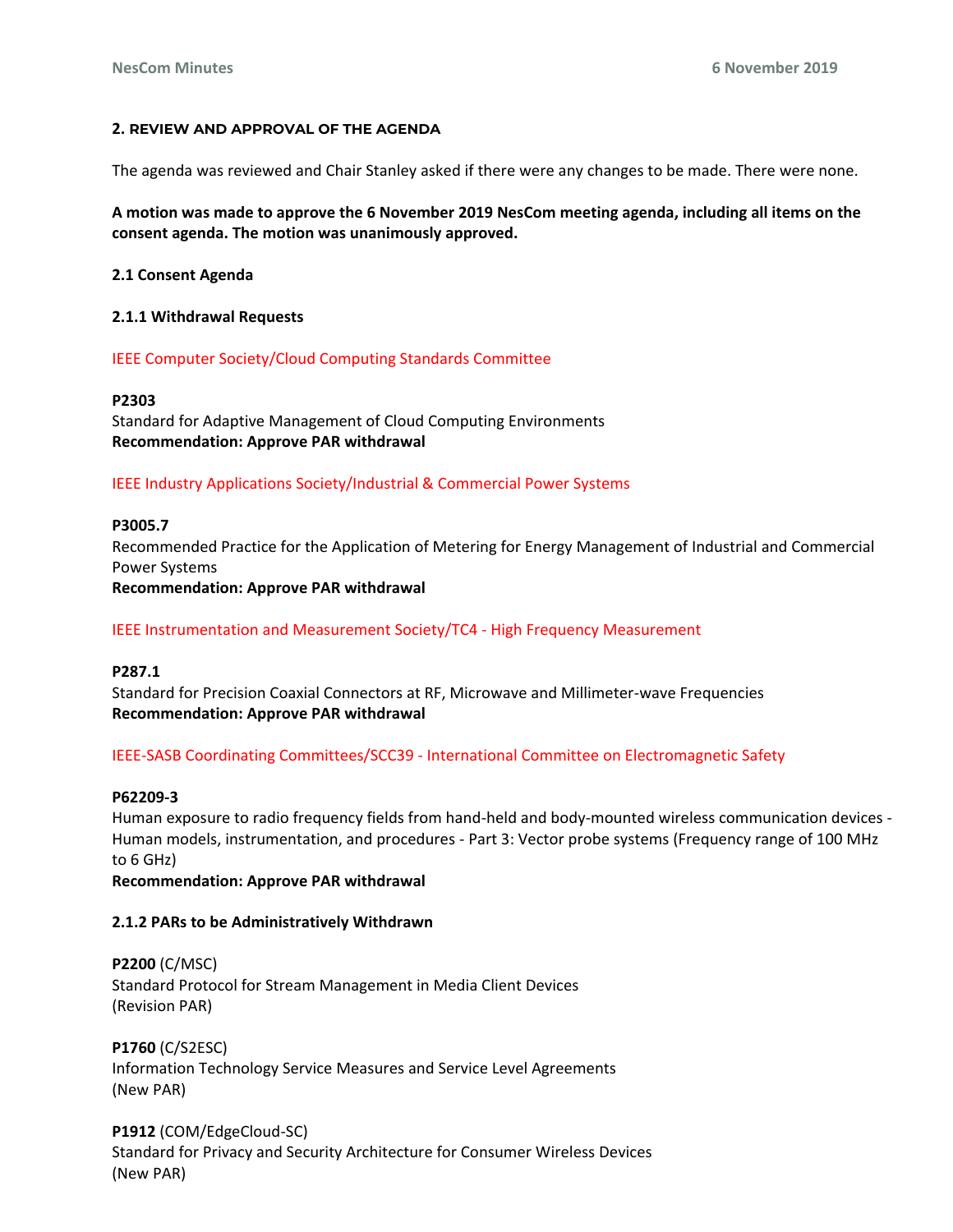# **P1915.1** (COM/NetSoft-SC)

Standard for Software Defined Networking and Network Function Virtualization Security (New PAR)

# **P1493** (PE/IC)

Guide for the Evaluation of Solvents Used for Cleaning Electrical Cables and Accessories (Revision PAR)

# **P1637** (PE/IC)

Guide for Selecting and Applying Terminations for Shielded Alternating-Current Power Cable Rated 5 kV - 46 kV (Revision PAR)

# **P1891** (PE/NPE)

Standard Criteria for Application of Intelligent Digital Devices to Nuclear Power Generating Stations (New PAR)

# **P1138** (PE/PSCC)

Standard for Testing and Performance for Optical Ground Wire (OPGW) for Use on Electric Utility Power Lines (Revision PAR)

# **PC62.11** (PE/SPDHV)

Standard for Metal-Oxide Surge Arresters for AC Power Circuits (> 1 kV) (Revision PAR)

# **PC62.200** (PE/SPDLV)

Guide for the Application of Surge Protective Devices for a Wind Power Facility (New PAR)

# **P563** (PE/T&D)

Guide on Conductor Self-Damping Measurements (Revision PAR)

# **P664** (PE/T&D)

Guide for Laboratory Measurement of the Power Dissipation Characteristics of Aeolian Vibration Dampers for Single Conductors (Revision PAR)

# **P1243** (PE/T&D)

Guide for Improving the Lightning Performance of Transmission Lines (Revision PAR**)**

# **P1882** (PE/T&D)

Guide for Establishing, Benchmarking, and Maintaining a Working Program for Energized Transmission Lines (New PAR)

# **P824** (PE/T&D)

Standard for Series Capacitor Banks in Power Systems (Revision PAR)

# **PC135.80-2012/Cor 1** (PE/T&D)

Standard for Fasteners for Overhead Line Construction - Corrigendum 1: Table 5 - Dimensions of Hex Nuts (New PAR)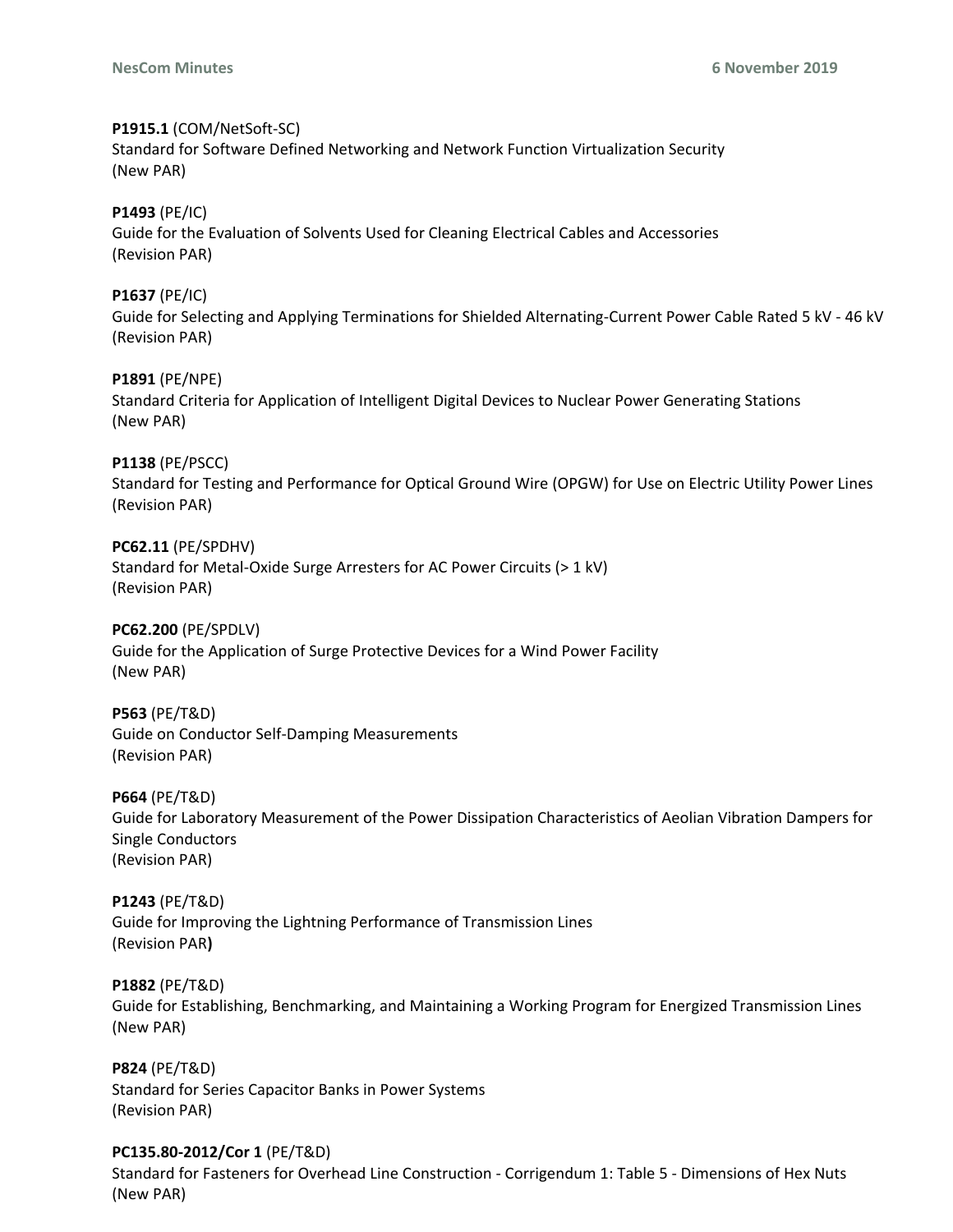**P1036** (PE/T&D) Guide for the Application of Shunt Power Capacitors (Revision PAR)

**P751** (PE/T&D) Guide for Wood Structures Used for Overhead Electric Transmission Lines (New PAR)

**P2040** (VT/ITS) Standard for Connected, Automated and Intelligent Vehicles: Overview and Architecture (New PAR)

**P2040.1** (VT/ITS) Standard for Connected, Automated and Intelligent Vehicles: Taxonomy and Definitions (New PAR)

**P2040.2** (VT/ITS) Standard for Connected, Automated and Intelligent Vehicles: Testing and Verification (New PAR)

**2.1.3 Project Number Change Request for P63195 'Measurement procedure for the assessment of power density of human exposure to radio frequency fields from wireless devices operating in close proximity to the head and body - Frequency range of 6 GHz to 300 GHz' and P62704-5 'Standard for Determining the power Density of the Electromagnetic Field Associated with Human Exposure to Wireless Devices Operating in Close Proximity to the Head and Body Using Computational Techniques, 6 GHz to 300 GHz'**

*NB: The approval of these number change requests was included in the approval of the agenda and consent agenda. The PAR numbers have been changed from P63195 to P63195-1 and from P62704-5 to P63195-2.* 

**2.1.4 Project Number Change Request for P1017 'Recommended Practice for Field Testing Electric Submersible Pump Cable', P1018 'Recommended Practice for Field Testing Electric Submersible Pump Cable', and P1019 'Recommended Practice for Specifying Electric Submersible Pump Cable--Polypropylene Insulation'**

*NB: The approval of these number change requests was included in the approval of the agenda and consent agenda. The PAR numbers have been changed from P1017 to P1017.1, from P1018 to P1017.2, and from P1019 to P1017.3.*

# **2.1.5 Project Number Change Request for P2775 'Technical Guide for Smart Hydroelectric Power Plant'**

*NB: The approval of this number change request was included in the approval of the agenda and consent agenda. The PAR number has been changed from P2775 to P63198-2775.* 

**2.1.6 Project Number Change Request for PC57.13.8 'Standard Requirements for Station Service Voltage Transformers'**

*NB: The approval of this number change request was included in the approval of the agenda and consent agenda. The PAR number has been changed from PC57.13.8 to P63258-5713-8.* 

**2.1.7 Standards Committee Change Request for P1654 'Guide for RF Protection of Personnel Working in the Vicinity of Wireless Communications Antennas Attached to Electric Power Line Structures'**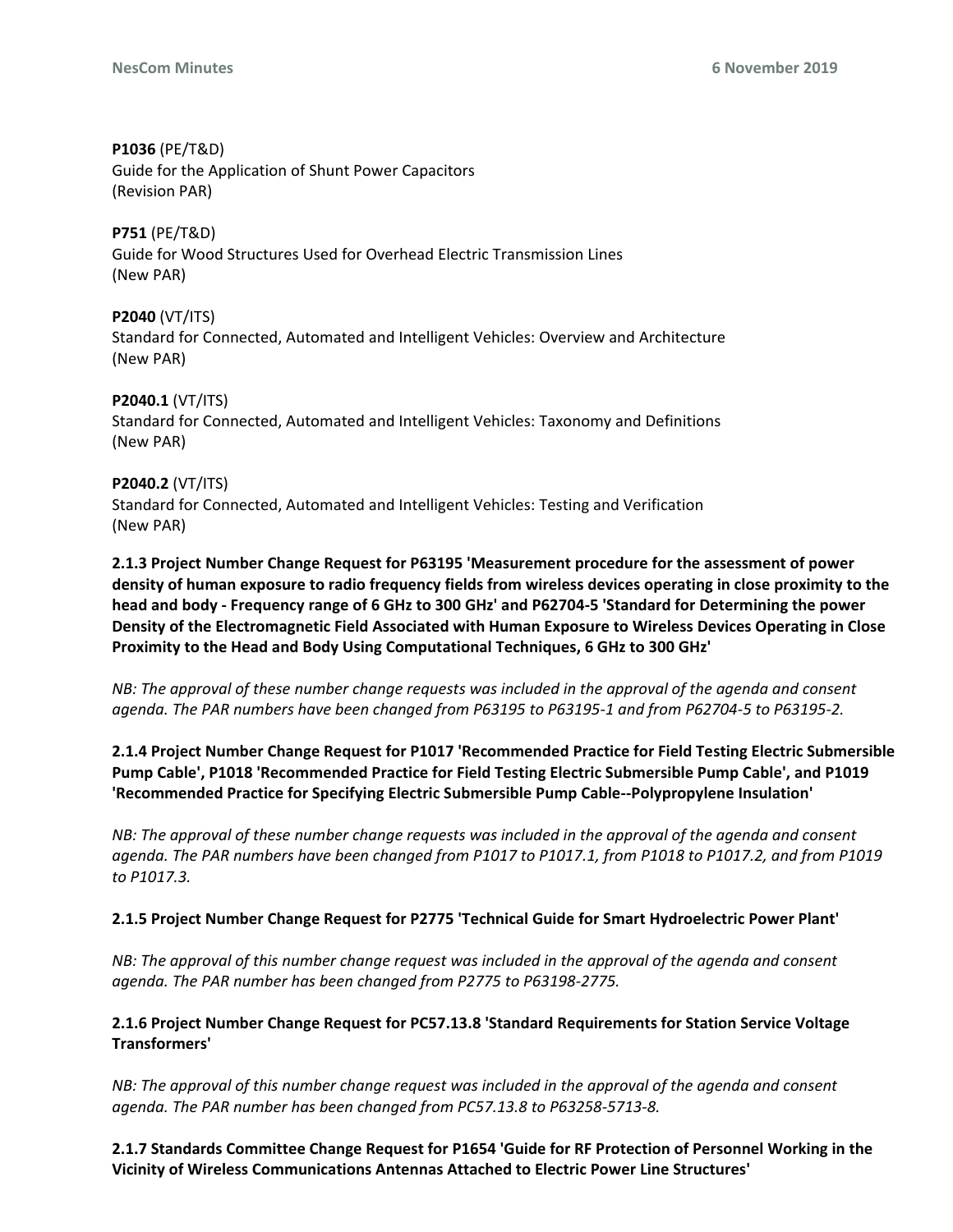*NB: The approval of this Standards Committee change request was included in the approval of the agenda and consent agenda. The Standards Committee for P1654 has been changed from PE/PSCC to PE/T&D.*

# **2.1.8 Request for Title Harmonization with ISO for EMB/11073 PARs**

*NB: The approval of the request to harmonize 33 EMB/11073 PAR titles with ISO was included in the approval of the agenda and consent agenda. The titles have been updated.*

#### **3 APPROVAL OF MINUTES OF THE 4 SEPTEMBER 2019 NESCOM MEETING**

**A motion was made to approve the minutes of the 4 September 2019 NesCom meeting. The motion was unanimously approved.**

**4 PARS FOR DISCUSSION**

**4.1 Modified PARs**

#### IEEE Computer Society/Standards Activities Board

#### **P2418.3**

Standard for the Framework of Distributed Ledger Technology (DLT) Use in Agriculture **Recommendation: Approve modified PAR** 

#### IEEE Communications Society/Green ICT Standards Committee

#### **P1922.2**

Standard for a Method to Calculate Near Real-Time Emissions of Information and Communication Technology Infrastructure

**Recommendation: Approve modified PAR** 

# IEEE Power and Energy Society/Energy Storage & Stationary Battery Committee

#### **P1679**

Recommended Practice for the Characterization and Evaluation of Energy Storage Technologies in Stationary Applications

**Recommendation: Approve modified PAR**

# IEEE-SASB Coordinating Committees/SCC39 – International Committee on Electromagnetic Safety

#### **P62704-5**

The Assessment of Power Density of Human Exposure to Radio Frequency Fields from Wireless Devices in Close Proximity to the Head and Body, Part 2: Computational Procedure (Frequency Range of 6 GHz to 300 GHz) **Recommendation: Approve modified PAR** 

#### IEEE Systems, Man, and Cybernetics Society/Standards Committee

# **P7010**

Recommended Practice for Assessing the Impact of Autonomous and Intelligent Systems on Human Well-Being **Recommendation: Approve modified PAR**

#### **4.2 Extension Requests**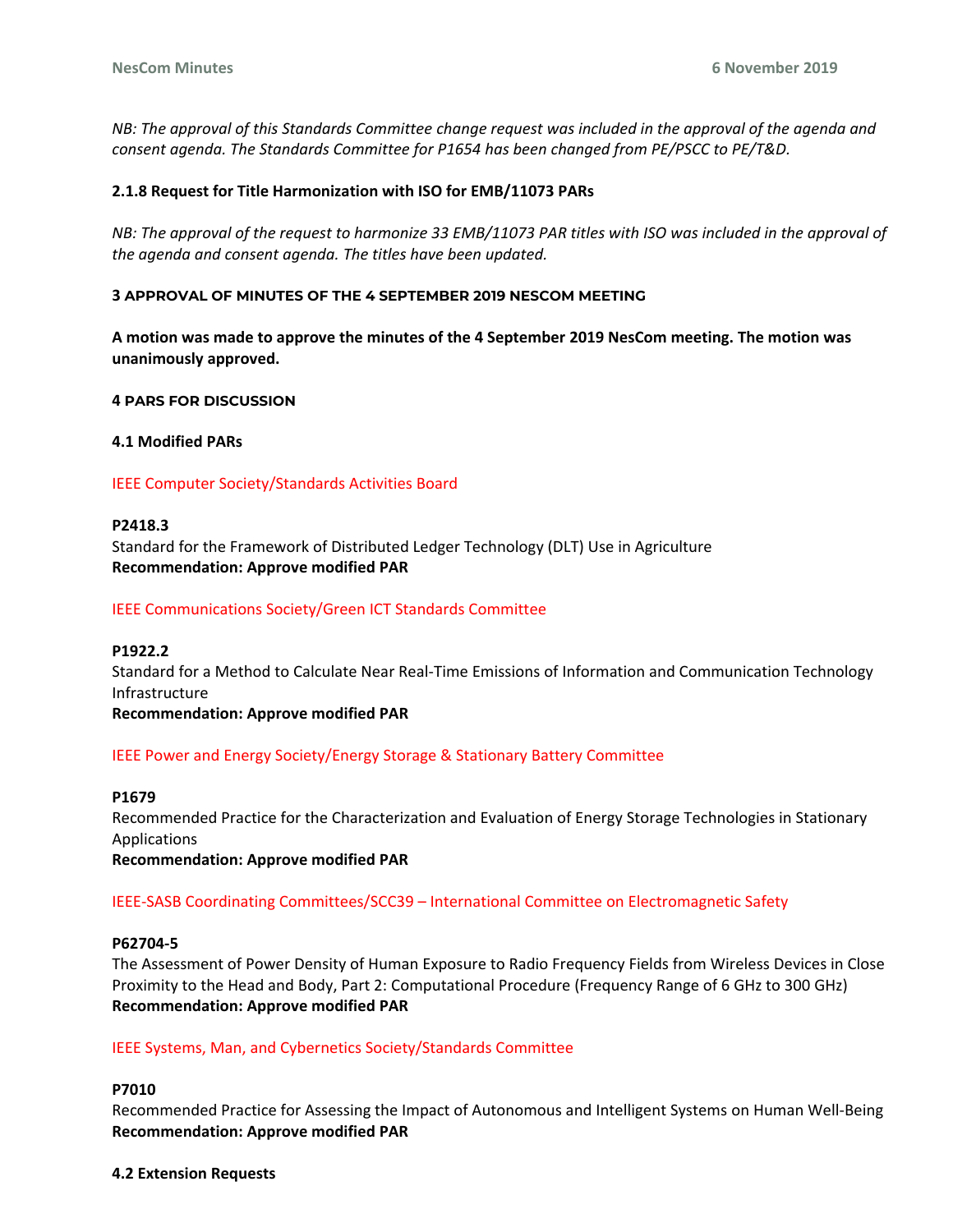# IEEE Antennas and Propagation Society/Antennas

## **P1502**

Recommended Practice for Radar Cross-Section Test Procedures **Recommendation: Approve request for an extension until December 2020** 

# IEEE Computer Society/Cloud Computing Standards Committee

# **P2301**

Guide for Cloud Portability and Interoperability Profiles (CPIP) **Recommendation: Approve request for an extension until December 2020** 

# IEEE Computer Society/LAN/MAN Standards Committee

# **P802.11ay**

Standard for Information Technology – Telecommunications and Information Exchange Between Systems Local and Metropolitan Area Networks – Specific Requirements – Part 11: Wireless LAN Medium Access Control (MAC) and Physical Layer (PHY) Specifications – Amendment: Enhanced Throughput for Operation in License-Exempt Bands above 45 GHz

**Recommendation: Approve request for an extension until December 2021**

# **P802.11az**

Standard for Information Technology – Telecommunications and Information Exchange Between Systems Local and Metropolitan Area Networks – Specific Requirements – Part 11: Wireless LAN Medium Access Control (MAC) and Physical Layer (PHY) Specifications - Enhancements for Positioning **Recommendation: Approve request for an extension until December 2021** 

# IEEE Computer Society/Microprocessor Standards Committee

# **P1722.1**

Standard for Device Discovery, Connection Management, and Control Protocol for Time-Sensitive Networking Systems

**Recommendation: Approve request for an extension until December 2021**

# IEEE Computer Society/Standards Activities Board

**P1857.8**  Standard for 2nd Generation Audio Coding **Recommendation: Approve request for an extension until December 2020** 

**P1857.9**  Standard for Immersive Visual Content Coding **Recommendation: Approve request for an extension until December 2021** 

# IEEE Consumer Electronics Society/Standards Committee

**P360**  Standard for Wearable Consumer Electronic Devices –Overview and Architecture **Recommendation: Approve request for an extension until December 2021** 

**P2025.1**  Standard for Consumer Drones: Taxonomy and Definitions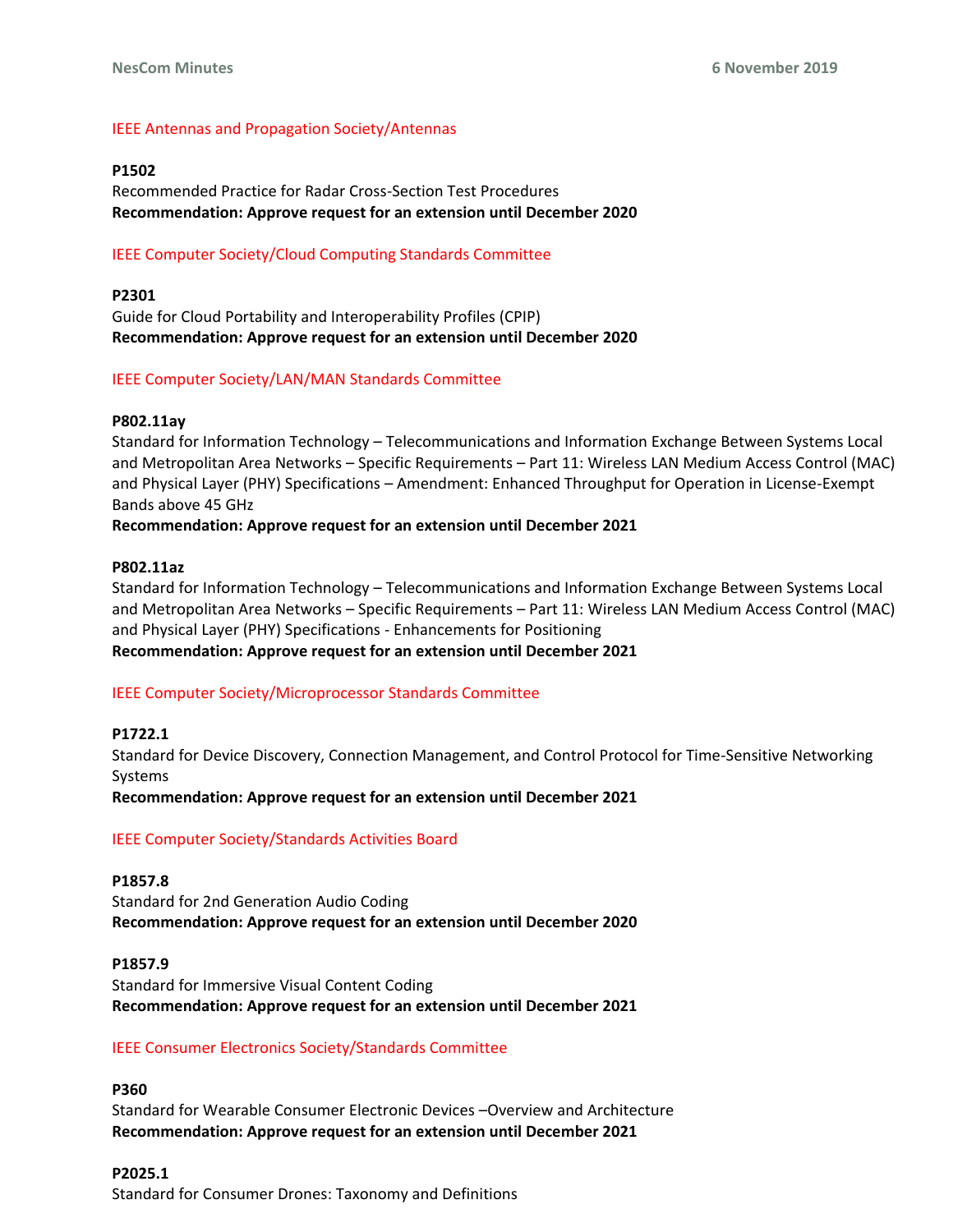**Recommendation: Defer request for an extension until the next NesCom meeting; contingent upon staff verifying the status of the draft and the project's schedule.** 

**AI: Staff to obtain the timeline/action plan from the WG.** 

# **P2025.2**

Standard for Consumer Drones: Privacy and Security **Recommendation: Defer request for an extension until the next NesCom meeting; contingent upon staff verifying the status of the draft and the project's schedule.** 

**AI: Staff to obtain the timeline/action plan from the WG.** 

# **P3030**

Standard for Consumer 3D Printing: Overview and Architecture **Recommendation: Defer request for an extension until the next NesCom meeting with a mentor (staff) being identified; contingent upon staff verifying the status of the draft and the project's schedule.** 

**AI: Staff to obtain the timeline/action plan from the WG.**

IEEE Communications Society/Dynamic Spectrum Access Networks Standards Committee

# **P1900.5.1**

Standard Policy Language for Dynamic Spectrum Access Systems **Recommendation: Approve request for an extension until December 2020 (9 approve, 0 disapprove, 1 abstain [Levy])**

IEEE Communications Society/Virtualized and Software Defined Networks, and Services Standards Committee

# **P1917.1**

Standard for Software Defined Networking and Network Function Virtualization Reliability **Recommendation: Approve request for an extension until December 2021** 

# IEEE Communications Society/Standards Development Board

# **P1916.1**

Standard for Software Defined Networking and Network Function Virtualization Performance **Recommendation: Approve request for an extension until December 2021**

# IEEE Engineering in Medicine and Biology Society/IEEE 11073 Standards Committee

# **P11073-10101b**

Health Informatics – Point-of-Care Medical Device Communication – Part 10101: Nomenclature Amendment 2: Additional definitions **Recommendation: Approve request for an extension until December 2021** 

# **P11073-10103a**

Health Informatics – Point-of-Care Medical Device Communication – Part 10103: Nomenclature--Implantable Device, Cardiac Amendment 1: Additional definitions **Recommendation: Approve request for an extension until December 2023**

#### **P11073-10404**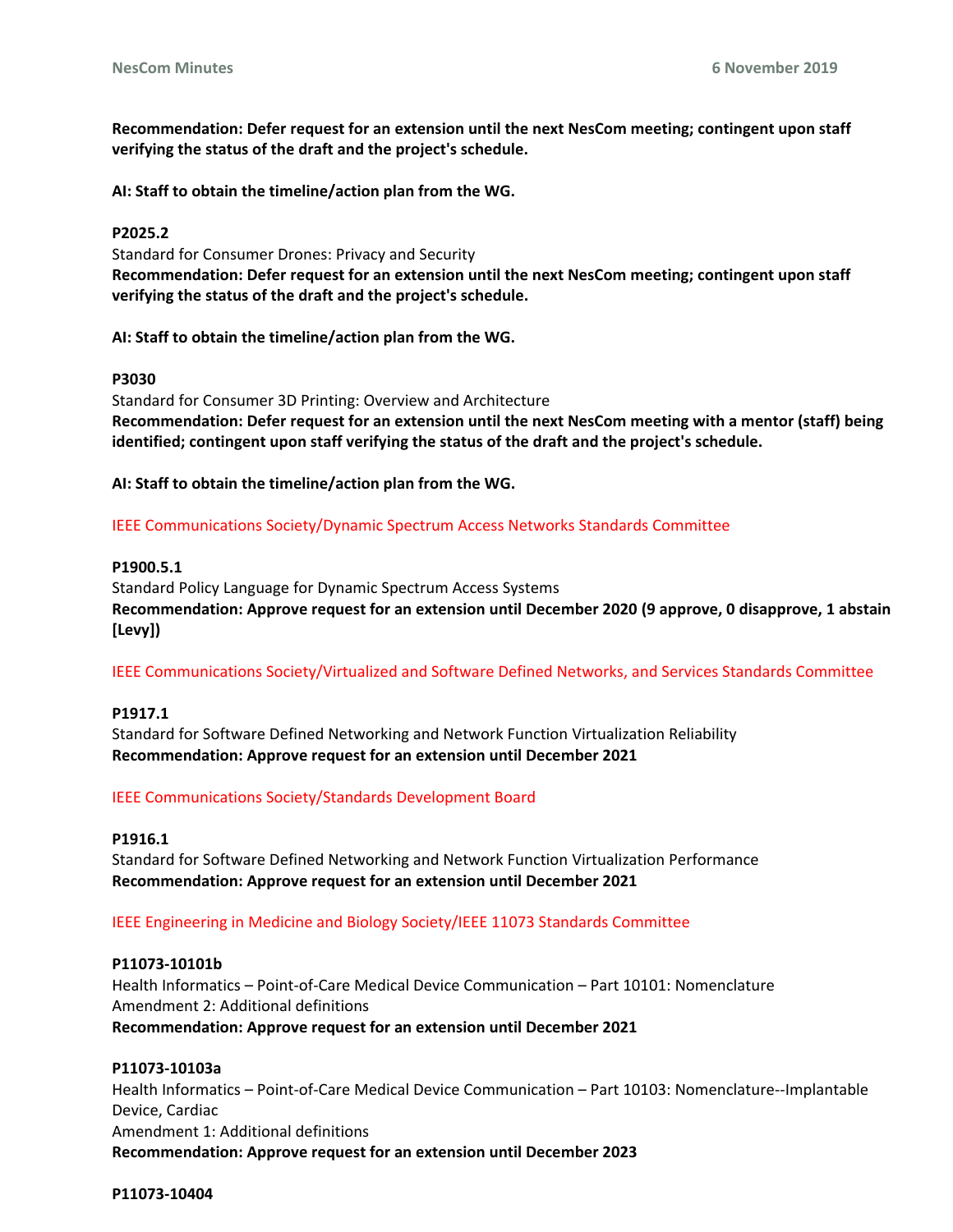Health Informatics – Personal Health Device Communication – Part 10404: Device Specialization – Pulse Oximeter

**Recommendation: Approve request for an extension until December 2020** 

#### **P11073-10407**

Health Informatics – Personal Health Device Communication – Device Specialization – Blood Pressure Monitor **Recommendation: Approve request for an extension until December 2020** 

#### **P11073-10408**

Health Informatics – Personal Health Device Communication – Part 10408: Device Specialization – Thermometer **Recommendation: Approve request for an extension until December 2020** 

#### **P11073-10415**

Health Informatics – Personal Health Device Communication – Device Specialization – Weighing Scale **Recommendation: Approve request for an extension until December 2020**

#### IEEE Engineering in Medicine and Biology Society/Standards Committee

#### **P2650**

Standard for Enabling Mobile Device Platforms to be Used as Pre-Screening Audiometric Systems **Recommendation: Approve request for an extension until December 2021** 

#### IEEE Electromagnetic Compatibility Society/Standards Development Committee

## **P370**

Electrical Characterization of Printed Circuit Board and Related Interconnects at Frequencies up to 50 GHz **Recommendation: Approve request for an extension until December 2020** 

#### **P1597.1**

Standard for Validation of Computational Electromagnetics Computer Modeling and Simulations **Recommendation: Approve request for an extension until December 2021** 

# IEEE Industry Applications Society/Technical Books Coordinating Committee

# **P3004.3**

Recommended Practice for the Application of Low-Voltage Fuses in Industrial and Commercial Power Systems **Recommendation: Approve request for an extension until December 2020** 

## **P3004.7**

Recommended Practice for the Protection of Conductors Used in Industrial and Commercial Power Systems **Recommendation: Approve request for an extension until December 2020** 

# IEEE Industry Applications Society/Petroleum & Chemical Industry

#### **P1814**

Recommended Practice for Electrical System Design Techniques to Improve Electrical Safety **Recommendation: Approve request for an extension until December 2021** 

## **P61886-1**

Subsea Equipment – Power Connectors, Penetrators, and Jumper Assemblies with Rated Voltage from 3 kV (Umax = 3.6 kV) to 30 kV (Umax = 36 kV)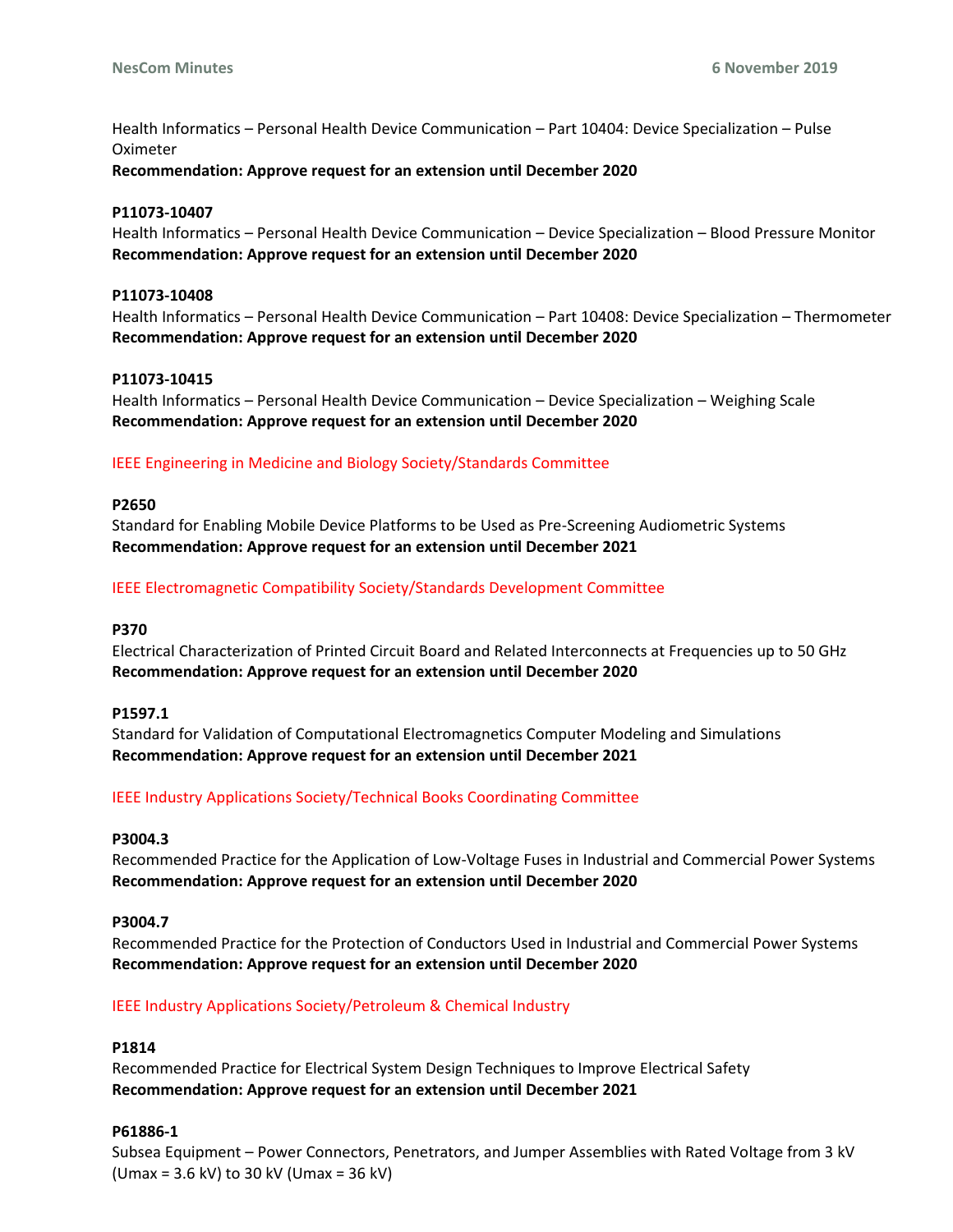**Recommendation: Approve request for an extension until December 2022 (9 approve, 0 disapprove, 1 abstain [Levy])**

IEEE Instrumentation and Measurement Society/TC9 – Sensor Technology

#### **P1588**

Standard for a Precision Clock Synchronization Protocol for Networked Measurement and Control Systems **Recommendation: Approve request for an extension until December 2020**

IEEE Instrumentation and Measurement Society/TC10 - Waveform Generation Measurement and Analysis

## **P2414**

Standard for Jitter and Phase Noise **Recommendation: Approve request for an extension until December 2020** 

IEEE Microwave Theory and Techniques Society/Standards Coordinating Committee

#### **P1765**

Trial-Use Recommended Practice for Estimating the Uncertainty in Error Vector Magnitude of Measured Digitally Modulated Signals for Wireless Communications **Recommendation: Approve request for an extension until December 2021** 

IEEE Power and Energy Society/Energy Development & Power Generation

## **P1248**

Guide for the Commissioning of Electrical Systems in Hydroelectric Power Plants **Recommendation: Approve request for an extension until December 2020**

# IEEE Power and Energy Society/Electric Machinery

**P11** 

Standard for Rotating Electric Machinery for Rail and Road Vehicles **Recommendation: Approve request for an extension until December 2021 (9 approve, 0 disapprove, 1 abstain [Levy])**

#### **P433**

Recommended Practice for Insulation Testing of AC Electric Machinery with High Voltage Rating up to 30 kV at Very Low Frequency **Recommendation: Approve request for an extension until December 2020** 

# IEEE Power and Energy Society/Insulated Conductors

#### **P532**

Guide for Selecting and Testing Jackets for Power, Instrumentation, and Control Cables **Recommendation: Approve request for an extension until December 2020** 

# **P1185**

Recommended Practice for Cable Installation in Generating Stations and Industrial Facilities **Recommendation: Approve request for an extension until December 2020** 

**AI: NesCom administrator will change 'NesCom' to 'RevCom' in the extension request section of the PAR.**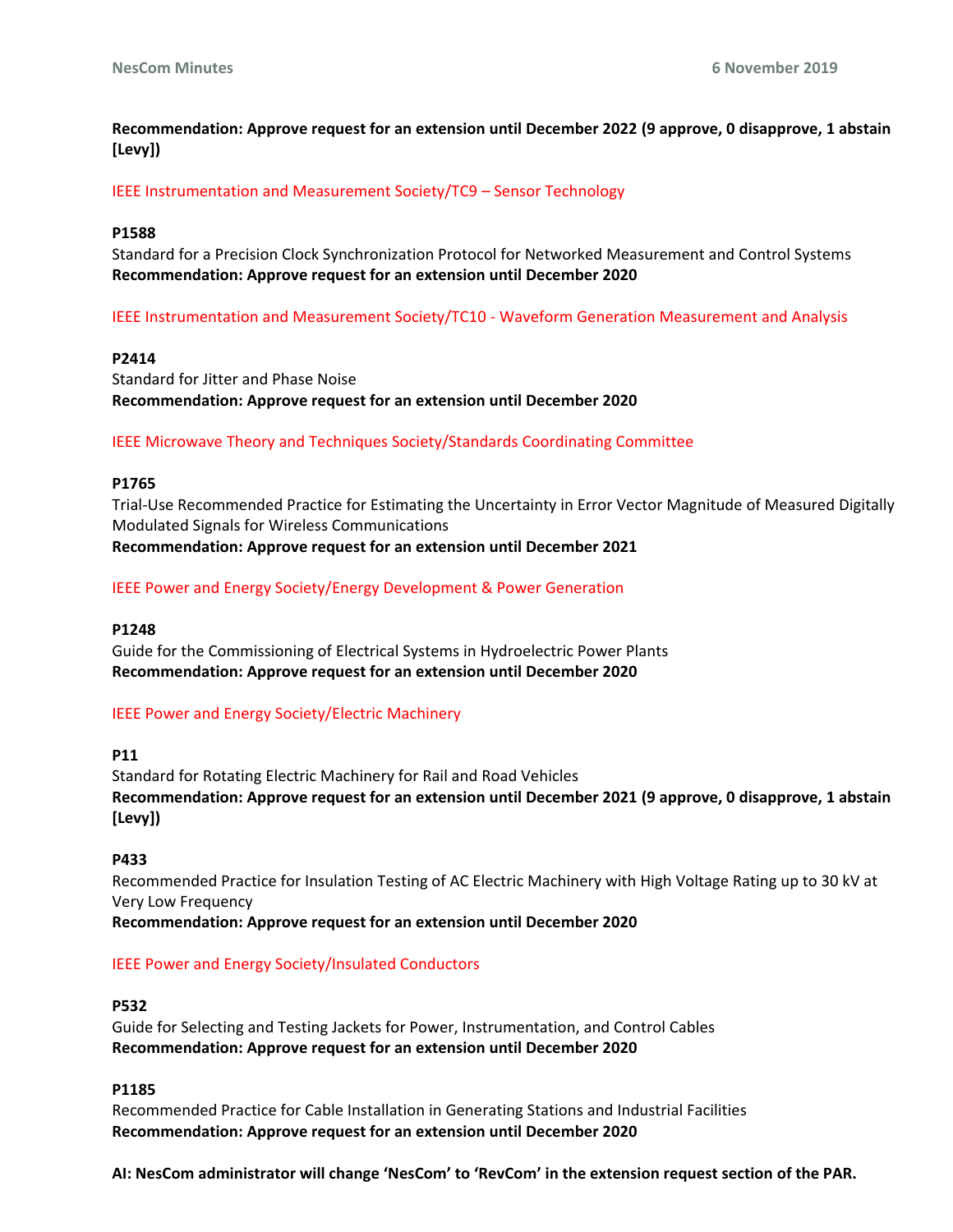*NB: This change was made.* 

# **P1210**

Standard Tests for Determining Compatibility of Cable-Pulling Lubricants with Wire and Cable **Recommendation: Approve request for an extension until December 2021**

# **P1614**

Field-Testing of Shielded Power Cable Systems Rated 5 kV and Above with Continuous Alternating Voltage **Recommendation: Approve request for an extension until December 2021** 

# **P1617**

Guide for Assessment, Mitigation, and Control of Corrosion of Metallic Shields in Extruded Dielectric Cables Rated 5 kV to 46 kV

**Recommendation: Approve request for an extension until December 2020** 

# IEEE Power and Energy Society/Nuclear Power Engineering

# **P2420**

Standard Criteria for Combustion Turbine Generator Units Applied as Standby Power Supplies for Nuclear Power Generating Stations **Recommendation: Approve request for an extension until December 2020** 

IEEE Power and Energy Society/Power System Communications and Cybersecurity

# **P2030.102.1**

Standard for Interoperability of Internet Protocol Security (IPsec) Utilized within Utility Control Systems **Recommendation: Approve request for an extension until December 2021** 

# IEEE Power and Energy Society/Power System Relaying and Control

# **PC37.242**

Guide for Synchronization, Calibration, Testing, and Installation of Phasor Measurement Units (PMUs) for Power System Protection and Control

**Recommendation: Approve request for an extension until December 2020** 

# IEEE Power and Energy Society/Surge Protective Devices/Low Voltage

# **PC62.41.3**

Guide for Interactions between Power System Disturbances and Surge Protective Devices **Recommendation: Approve request for an extension until December 2020**

# IEEE Power and Energy Society/Substations

# **P81**

Guide for Measuring Earth Resistivity, Ground Impedance, and Earth Surface Potentials of a Grounding System **Recommendation: Approve request for an extension until December 2021** 

# **P1402**

Guide for Physical Security of Electric Power Substations **Recommendation: Approve request for an extension until December 2021**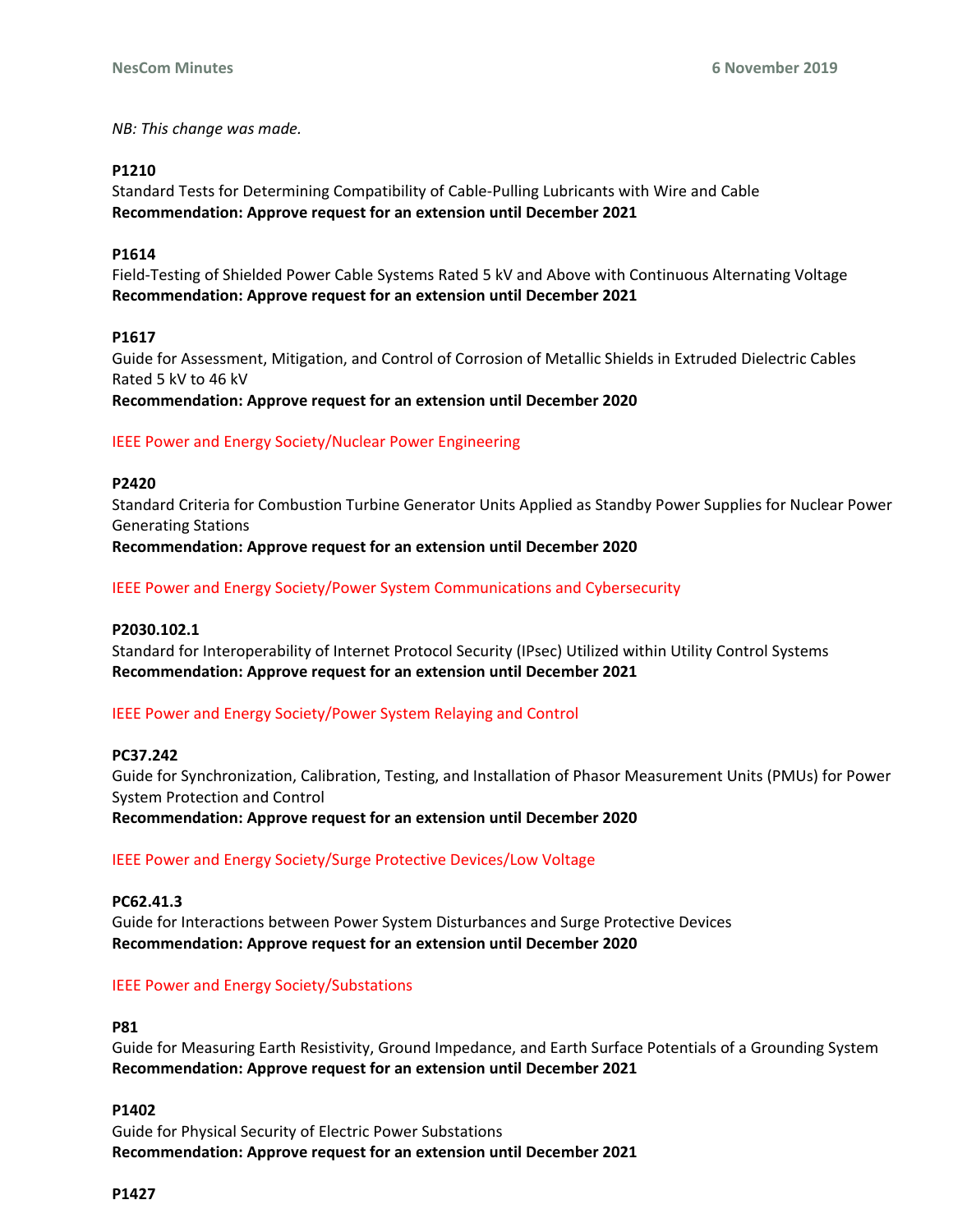Guide for Recommended Electrical Clearances and Insulation Levels in Air Insulated Electrical Power Substations **Recommendation: Approve request for an extension until December 2020** 

# IEEE Power and Energy Society/Switchgear

## **PC37.62**

Standard for Pad Mounted, Dry Vault, Submersible Fault, and Overhead Fault Interrupters for Alternating Current Systems up to 38 kV

**Recommendation: Approve request for an extension until December 2020** 

# IEEE Power and Energy Society/Transmission and Distribution

## **P1885**

Guide for Assessing, Measuring and Verifying Volt-Var Control Optimization on Distribution Systems **Recommendation: Approve request for an extension until December 2020** 

#### IEEE Power and Energy Society/Transformers

**PC57.12.60**  Standard Test Procedure for Thermal Evaluation of Insulation Systems for Dry-Type Power and Distribution **Transformers Recommendation: Approve request for an extension until December 2020**

## **PC57.13.8**

Standard Requirements for Station Service Voltage Transformers **Recommendation: Approve request for an extension until December 2021** 

#### **PC57.160**

Guide for the Electrical Measurement of Partial Discharges in High Voltage Bushings and Instrument **Transformers** 

**Recommendation: Approve request for an extension until December 2020** 

# IEEE Power Electronics Society/Standards Committee

#### **P1573**

Recommended Practice for Electronic Power Subsystems: Parameters, Interfaces, Elements, and Performance **Recommendation: Approve request for an extension until December 2020**

# IEEE-SASB Coordinating Committees/SCC39 – International Committee on Electromagnetic Safety

#### **P62704-4**

Standard for Determining the Peak Spatial-Average Specific Absorption Rate (SAR) in the Human Body from Wireless Communications Devices, 30 MHz – 6 GHz: General Requirements for Using the Finite Element Method (FEM) for SAR Calculations and Specific Requirements for Modeling Vehicle-Mounted Antennas and Personal Wireless Devices

**Recommendation: Approve request for an extension until December 2020** 

# **PC95.3**

Recommended Practice for Measurements and Computations of Electric, Magnetic, and Electromagnetic Fields with Respect to Human Exposure to Such Fields, 0 Hz-300 GHz

**Recommendation: Conditionally approve request for an extension until December 2021; contingent upon receipt of a timeline/action plan by the January NesCom meeting.**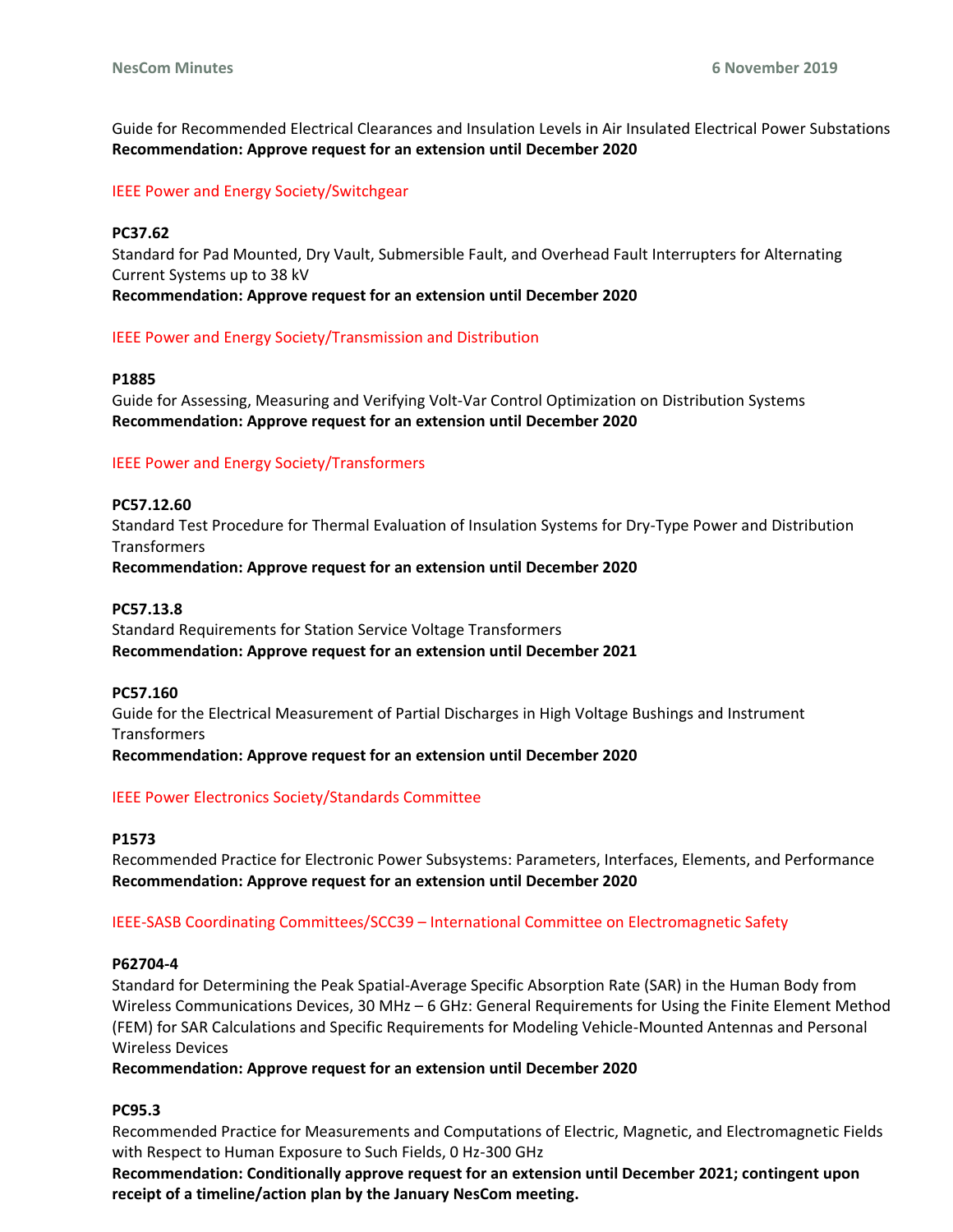# **AI: Staff to obtain the timeline/action plan from the WG.**

*NB: The timeline has been received.*

# IEEE Vehicular Technology Society/Rail Transportation Standards Committee

## **P1653.5**

Recommended Practice for Controlled Rectifiers for Traction Power Substation Applications **Recommendation: Approve request for an extension until December 2021** 

# **P1883**

Recommended Practice for Electrical and Electro-Mechanical Bench Test Equipment (BTE) for Transit Rail Projects

**Recommendation: Approve request for an extension until December 2021 (8 approve, 0 disapprove, 2 abstain [Levy, Winston])**

#### **P1884**

Guide for Stray Current/Corrosion Mitigation for DC Rail Transit Systems **Recommendation: Approve request for an extension until December 2021**

# **4.3 New PARs**

# IEEE-SA Board of Governors/Corporate Advisory Group

# **P2413.2**

Standard for a Reference Architecture for Power Distribution IoT (PDIoT) **Recommendation: Approve new PAR until December 2023 (9 approve, 0 disapprove, 1 abstain [Levy])**

# IEEE Computer Society/Design Automation

# **P2851**

Standard for Exchange/Interoperability Format for Functional Safety Analysis and Functional Safety Verification of IP, SoC, and Mixed Signal ICs

**Recommendation: Approve new PAR until December 2023 (9 approve, 0 disapprove, 1 abstain [Levy])**

# IEEE Computer Society/Learning Technology

# **P9274.4.2**

Recommended Practice for Cybersecurity in the Implementation of the Experience Application Programming Interface (xAPI) **Recommendation: Approve new PAR until December 2023 (9 approve, 0 disapprove, 1 abstain [Berkema])**

# IEEE Computer Society/Standards Activities Board

# **P1857.10**

Standard for Third Generation Video Coding **Recommendation: Approve new PAR until December 2023** 

# **P2850**

Standard for an Architectural Framework for Intelligent Cities Operation System **Recommendation: Approve new PAR until December 2023 (4 approve, 1 disapprove, 5 abstain)**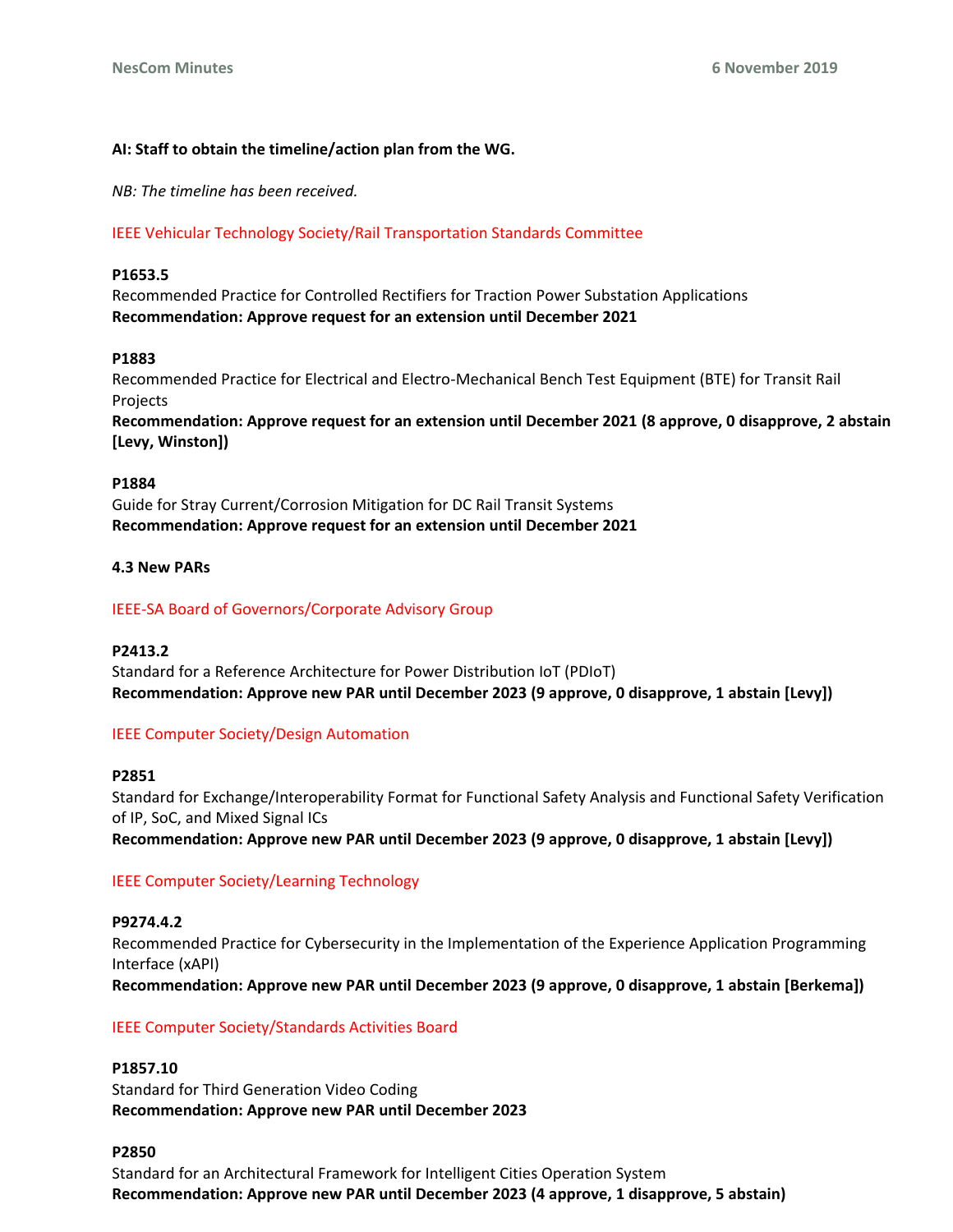# **P3333.1.4**

Standard for the Quality Assessment of Light Field Imaging **Recommendation: Approve new PAR until December 2023** 

# IEEE Consumer Electronics Society/Blockchain Standards Committee

# **P2141.2**

Standard for Transforming Enterprise Information Systems from Centralized Architecture into Blockchain-Based Decentralized Architecture **Recommendation: Approve new PAR until December 2023**

# **P2141.3**

Standard for Transforming Enterprise Information Systems from Distributed Architecture into Blockchain-Based Decentralized Architecture **Recommendation: Approve new PAR until December 2023** 

# IEEE Communications Society/Power Line Communications

# **P2847**

Standard for DC Power Transmission and Communication to DC Loads **Recommendation: Approve new PAR until December 2023** 

# IEEE Electromagnetic Compatibility Society/Standards Development Committee

# **P2838**

Standard for Aircraft Component Lightning Strike Direct Effects Qualification **Recommendation: Approve new PAR until December 2023** 

IEEE Instrumentation and Measurement Society/TC4 – High Frequency Measurement

# **P287.1**

Standard for Precision Coaxial Connectors at RF, Microwave, and Millimeter-Wave Frequencies Part 1: General Requirements, Definitions, and Detailed Specifications **Recommendation: Approve new PAR until December 2023** 

# IEEE Instrumentation and Measurement Society/TC9 – Sensor Technology

# **P1451.9**

Standard for Tidal Turbine Health Monitoring System (HMS) with Communication Protocols and Transducer Electronic Data Sheet (TEDS) Formats **Recommendation: Approve new PAR until December 2023** 

# IEEE Power and Energy Society/Power System Communications and Cybersecurity

# **P1815.2**

Standard Profile for Communications with Distributed Energy Resources (DERs) using IEEE Std 1815 [Distributed Network Protocol (DNP3)] **Recommendation: Approve new PAR until December 2023**

IEEE Power and Energy Society/Power System Instrumentation and Measurements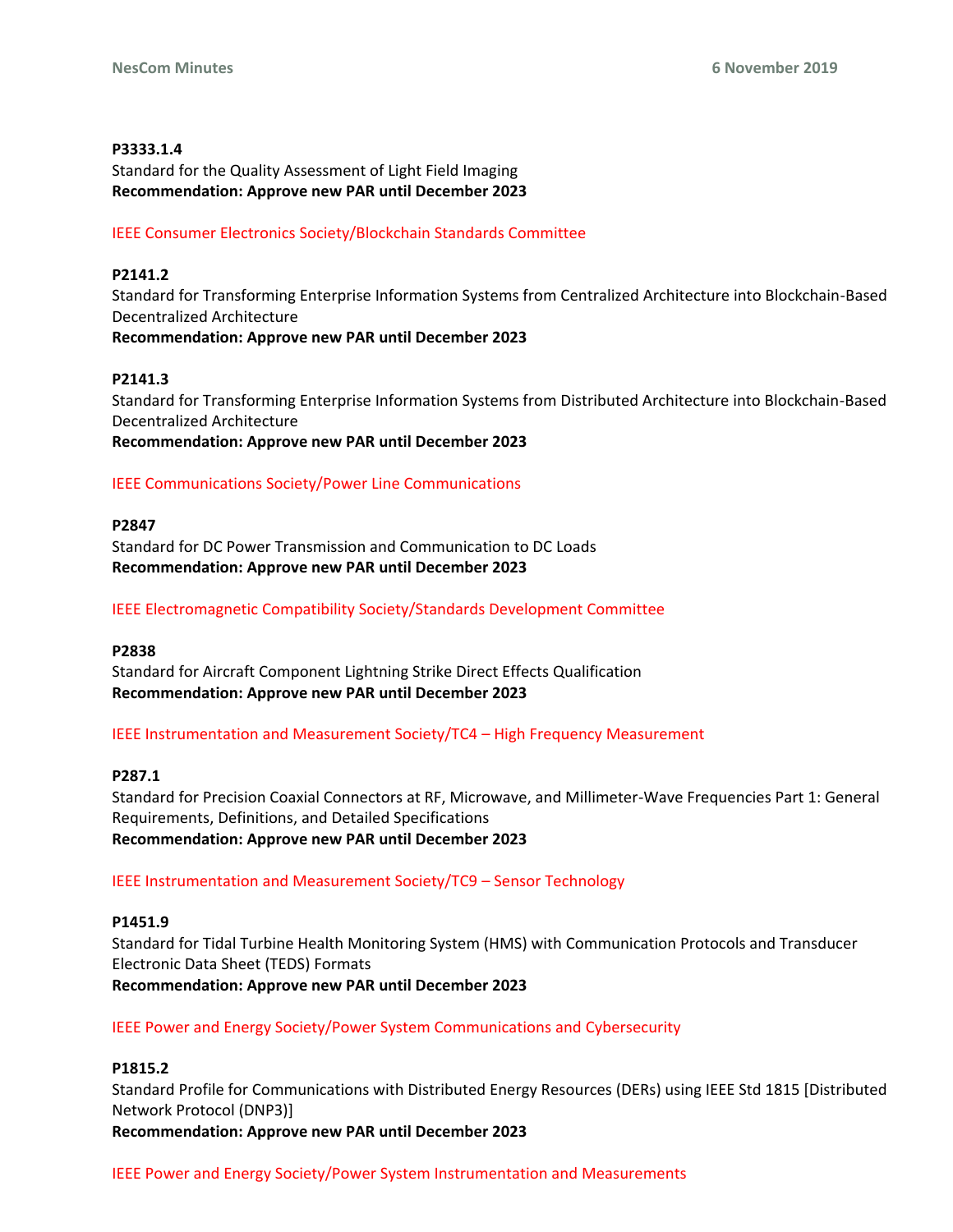# **P4.1**

Guide for the Practical Implementation of IEEE Standard 4 on High-Voltage and High-Current Measurement Systems

**Recommendation: Approve new PAR until December 2023** 

# IEEE Power and Energy Society/Substations

**PC37.431.20**  Guide for Protecting Transmission Static Shunt Compensators **Recommendation: Approve new PAR until December 2023** 

# IEEE Power and Energy Society/Transmission and Distribution

# **P2745.4**

Guide for Technology of Unified Power Flow Controller Using Modular Multilevel Converter: Part 4 Control and Protection Application **Recommendation: Approve new PAR until December 2023** 

# **P2844**

Recommended Practice for Limiting Voltage Imbalance in Electric Power Systems **Recommendation: Approve new PAR until December 2023** 

# **P2845**

Trial Use Standard for Testing and Evaluating the Dielectric Performance of Celebratory Balloons in Contact with Overhead Power Distribution Lines Rated up to 38 kV System Voltage **Recommendation: Approve new PAR until December 2023** 

# IEEE-SASB Coordinating Committees/SCC20 – Test and Diagnosis for Electronic Systems

# **P1671.1-2017/Cor 1**

Standard for Automatic Test Markup Language (ATML) Test Descriptions – Corrigendum 1 **Recommendation: Approve new PAR until December 2023** 

# **P2848**

Standard for Prognostics and Health Management in Automatic Test Systems **Recommendation: Approve new PAR until December 2023** 

IEEE-SASB Coordinating Committees/SCC21 – Fuel Cells, Photovoltaics, Dispersed Generation, and Energy Storage

**P2030.10.2**  Standard for Electricity Access Requirements for DC Low Power not exceeding 60 V **Recommendation: Approve new PAR until December 2023** 

# IEEE Vehicular Technology Society/Intelligent Transportation Systems

# **P2846**

Formal Model for Safety Considerations in Automated Vehicle Decision Making **Recommendation: Approve new PAR until December 2023**

# **4.4 PARs for the Revision of Standards**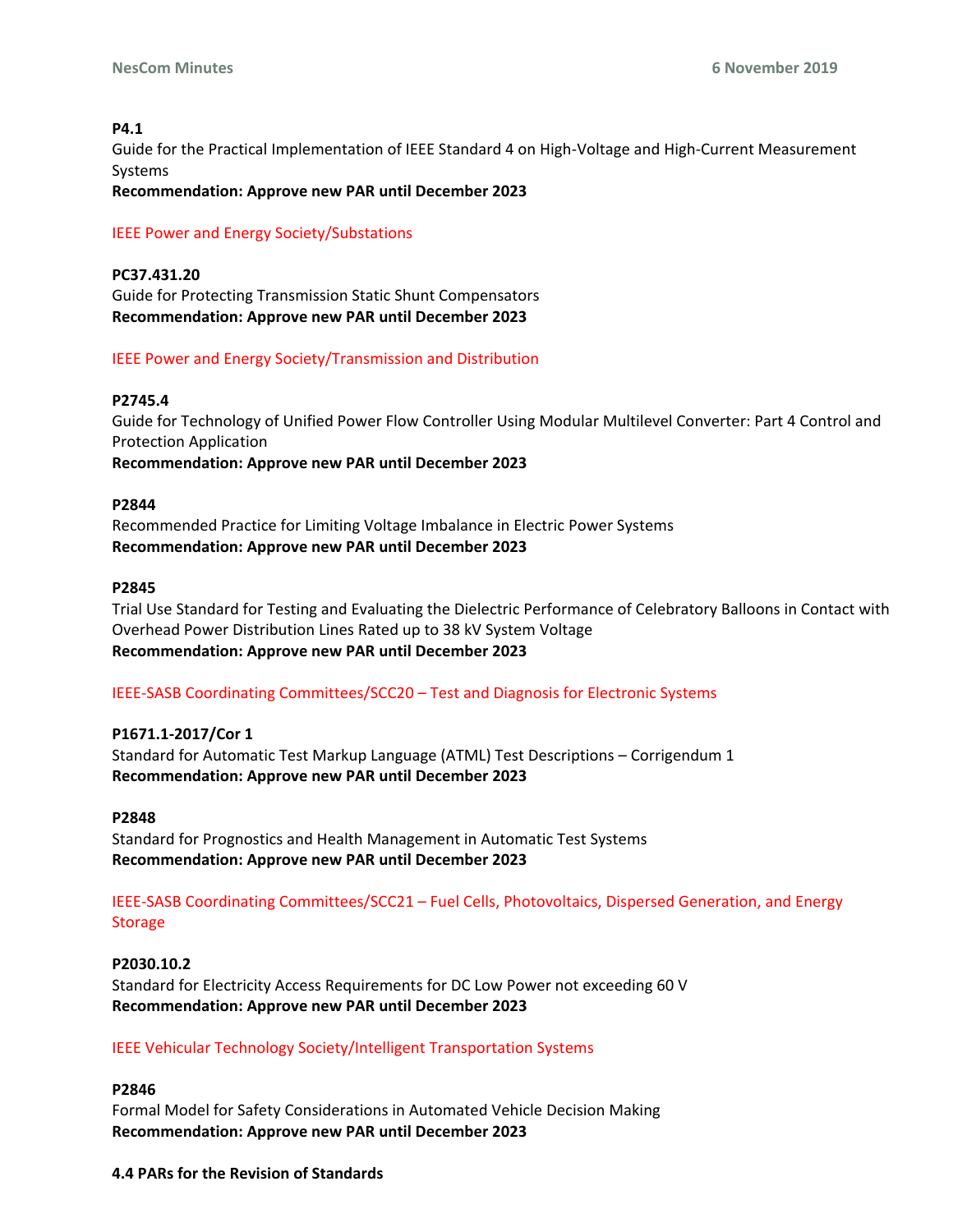# IEEE Aerospace and Electronic Systems Society/Gyro Accelerometer Panel

## **P1559**

Standard for Inertial Systems Terminology **Recommendation: Approve PAR for the revision of a standard until December 2023** 

# IEEE Antennas and Propagation Society/Antennas and Propagation Standards Committee

#### **P145**

Standard for Definitions of Terms for Antennas **Recommendation: Approve PAR for the revision of a standard until December 2023**

#### IEEE Computer Society/Design Automation

#### **P1800**

Standard for SystemVerilog – Unified Hardware Design, Specification, and Verification Language **Recommendation: Approve PAR for the revision of a standard until December 2023** 

IEEE Computer Society/Software & Systems Engineering Standards Committee

**P1228** 

Standard for Software Safety **Recommendation: Approve PAR for the revision of a standard until December 2023** 

# IEEE Consumer Electronics Society/Standards Committee

#### **P1851**

Standard for Design Criteria of Integrated Sensor-Based Test Applications for Household Appliances **Recommendation: Approve PAR for the revision of a standard until December 2023**

IEEE Communications Society/Edge, Fog, Cloud Communications with IOT and Big Data Standards Committee

#### **P2410**

Standard for Biometric Privacy **Recommendation: Approve PAR for the revision of a standard until December 2023** 

# IEEE Industry Applications Society/Petroleum & Chemical Industry

## **P1017**

Recommended Practice for Field Testing Electric Submersible Pump Cable **Recommendation: Approve PAR for the revision of a standard until December 2023** 

#### **P1018**

Recommended Practice for Specifying Electric Submersible Pump Cable – Ethylene-Propylene Rubber Insulation **Recommendation: Approve PAR for the revision of a standard until December 2023** 

# **P1019**

Recommended Practice for Specifying Electric Submersible Pump Cable – Polypropylene Insulation **Recommendation: Approve PAR for the revision of a standard until December 2023**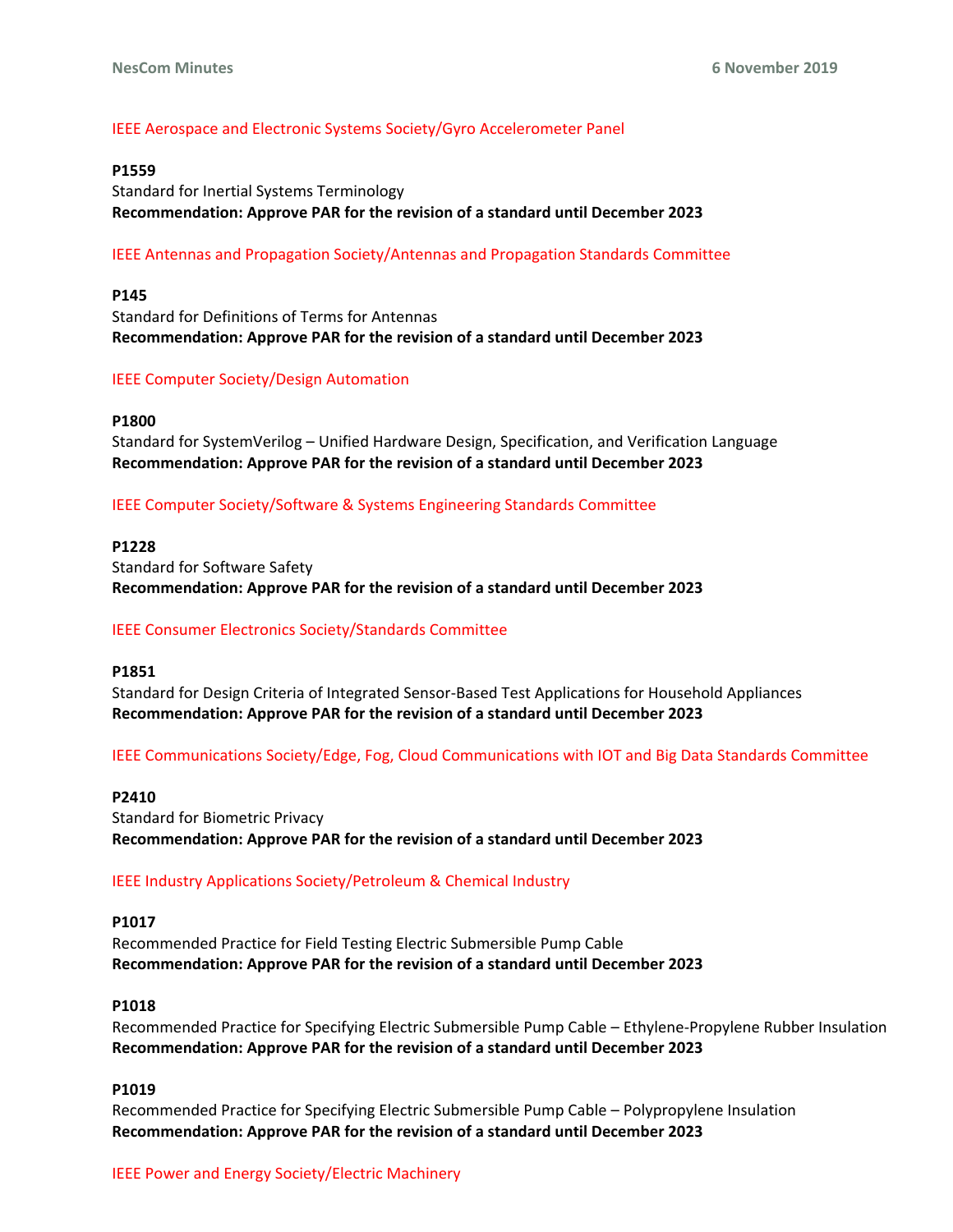# **P1415**

Guide for Induction Machinery Maintenance Testing and Failure Analysis **Recommendation: Approve PAR for the revision of a standard until December 2023** 

# **P1799**

Recommended Practice for Quality Control Testing of External Discharges on Stator Coils, Bars, and Windings **Recommendation: Approve PAR for the revision of a standard until December 2023** 

# IEEE Power and Energy Society/Nuclear Power Engineering

# **P1682**

Standard for Qualifying Fiber Optic Cables, Connections, and Optical Fiber Splices for Use in Safety Systems in Nuclear Power Generating Stations

**Recommendation: Approve PAR for the revision of a standard until December 2023** 

# **P62582-3**

Nuclear Power Plants – Instrumentation and Control Important to Safety – Electrical Equipment Condition Monitoring Methods – Part 3: Elongation at Break **Recommendation: Approve PAR for the revision of a standard until December 2023** 

# IEEE Power and Energy Society/Power System Communications and Cybersecurity

# **P643**

Guide for Power-Line Carrier Applications **Recommendation: Approve PAR for the revision of a standard until December 2023** 

# **PC37.236**

Guide for Power System Protective Relay Applications over Digital Communication Channels **Recommendation: Approve PAR for the revision of a standard until December 2023** 

# IEEE Power and Energy Society/Substations

# **P1623**

Guide for the Functional Specification of Medium Voltage (1 kV – 35 kV) Electronic Shunt Devices for Dynamic Voltage Compensation

**Recommendation: Approve PAR for the revision of a standard until December 2023** 

# IEEE Power and Energy Society/Transmission and Distribution

# **P691**

Guide for Transmission Structure Foundation Design and Testing **Recommendation: Approve PAR for the revision of a standard until December 2023** 

# **P1410**

Guide for Improving the Lightning Performance of Electric Power Overhead Distribution Lines **Recommendation: Approve PAR for the revision of a standard until December 2023** 

# **PC135.90**

Standard for Pole Line Hardware for Overhead Line Construction **Recommendation: Approve PAR for the revision of a standard until December 2023**

# IEEE Power and Energy Society/Transformers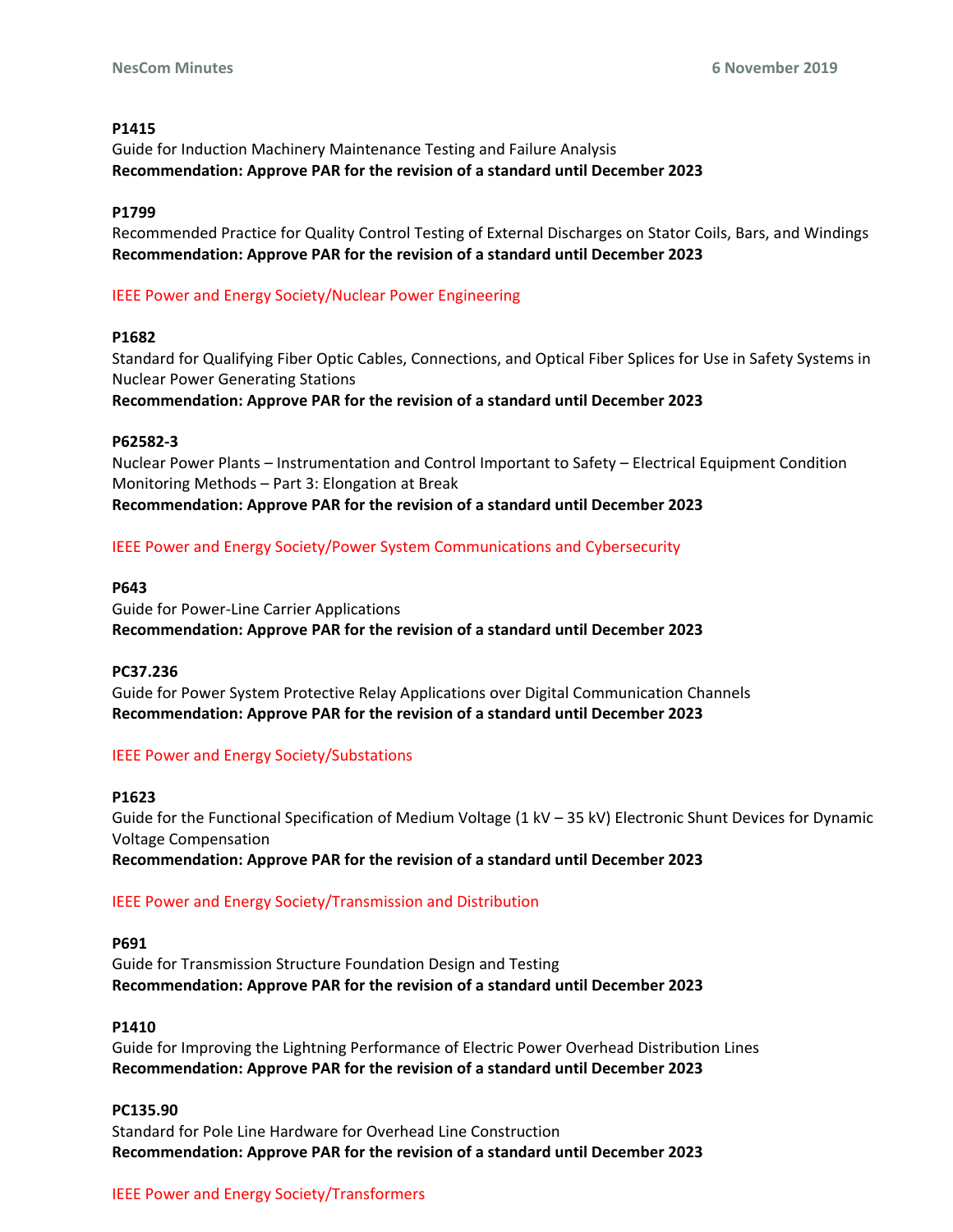# **PC57.116**

Guide for Transformers Directly Connected to Generators **Recommendation: Approve PAR for the revision of a standard until December 2023** 

IEEE-SASB Coordinating Committees/SCC21 – Fuel Cells, Photovoltaics, Dispersed Generation, and Energy Storage

# **P1526**

Recommended Practice for Testing the Performance of Stand-Alone Photovoltaic Systems **Recommendation: Approve PAR for the revision of a standard until December 2023**

# **5 OLD BUSINESS**

# **5.1 myProject Update**

Annette Reilly provided an update on the progress of the myProject SASB ad hoc, including timelines for the expected cutover, upcoming volunteer testing, and the blackout period for balloting during the transition.

# **AI: Staff will communicate immediately with Standards Committees and Working Groups about the timing for balloting.**

*NB: Communication has taken place in multiple forms with stakeholders who could be affected.*

# **5.2 Open Source Update**

Robby Robson provided an update about the progress of Open Source activities. He explained that the recommended changes to the SASB Operations Manual and SASB Bylaws have now also been recommended for approval by ProCom to the SASB. The Maintainers Manual will be ready soon, and tools integration is ongoing.

# **6 NEW BUSINESS**

# **6.1 Discussion About Cutoff Time for Replies to NesCom Comments - Phil Winston**

Phil Winston initiated a discussion about the potential for a cutoff time for NesCom comments and replies to NesCom comments. An ad hoc was formed to review the options that Phil described, along with the ideas that were discussed. Phil Winston will Chair the ad hoc, and members will include: Ted Burse, Matt Ceglia, Jonathan Goldberg, Yvette Ho Sang, Joseph Levy, Jon Rosdahl, Lisa Weisser, and Malia Zaman.

# **6.2 Discussion About Process for Joint Standards Committees - Ted Burse**

Ted Burse initiated a discussion about the process for joint Standards Committees on projects. With the elimination of the Joint Sponsorship Agreement at the PAR submittal stage, there is no formal communication mechanism for Standards Committees at the PAR stage, which could lead to lack of awareness about being listed on a PAR as a joint Standards Committee, and also increases the potential for duplicate work. There was no action taken at this time, but a suggestion was made that this could be a future discussion at ProCom with regard to draft sharing.

# **7 DATE OF NEXT MEETING**

The next meeting of NesCom will take place on 22 January 2020 by teleconference.

# **8 ADJOURNMENT**